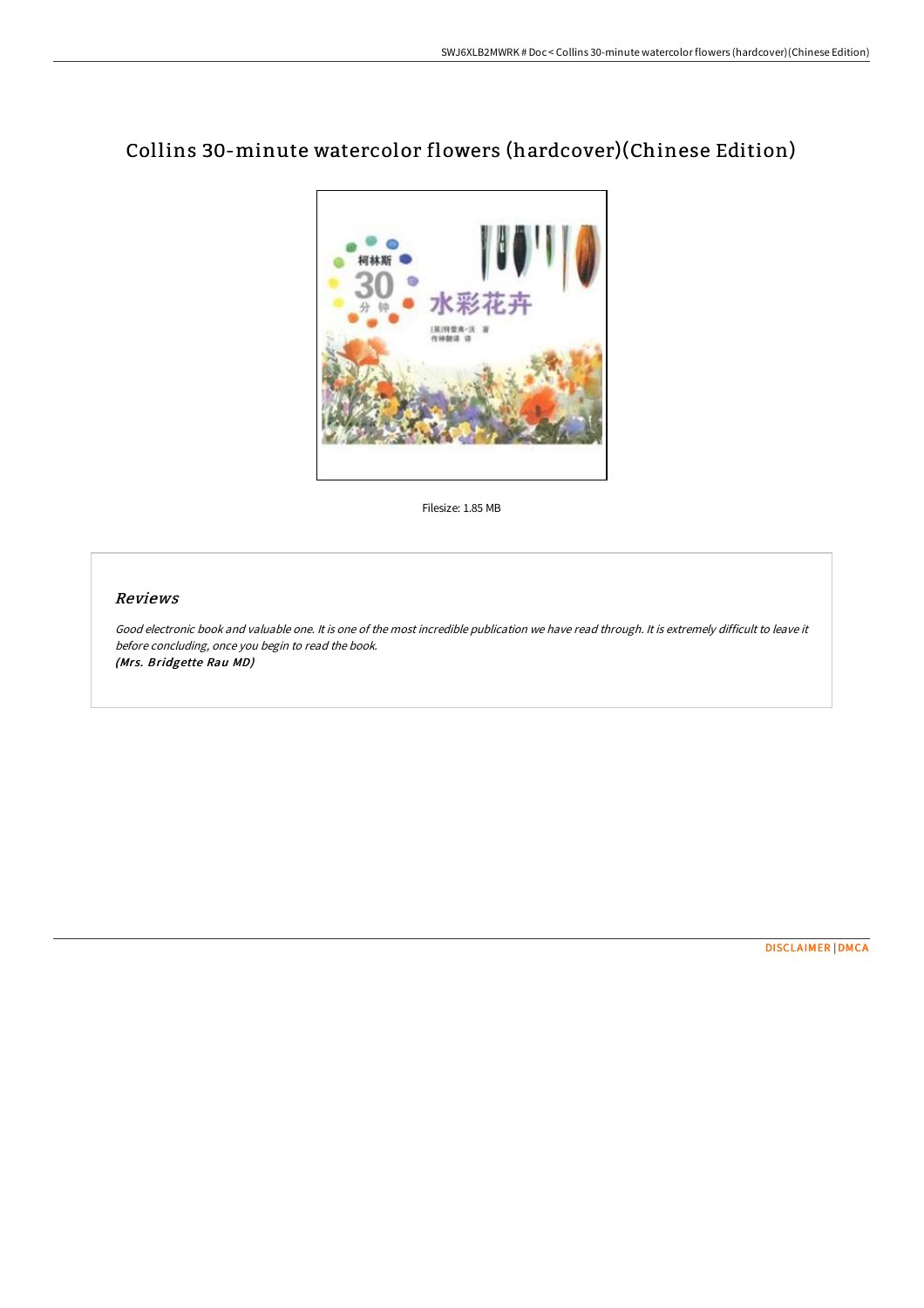## COLLINS 30-MINUTE WATERCOLOR FLOWERS (HARDCOVER)(CHINESE EDITION)



To save Collins 30-minute watercolor flowers (hardcover)(Chinese Edition) eBook, you should follow the button below and download the document or get access to other information that are relevant to COLLINS 30-MINUTE WATERCOLOR FLOWERS (HARDCOVER)(CHINESE EDITION) book.

CFLACPC; 1 (August 1, 2009), 2009. Hardcover. Condition: New. Language:Chinese.Author:TE LEI FU · WO.Binding:HardCover.Publisher:CFLACPC; 1 (August 1, 2009).